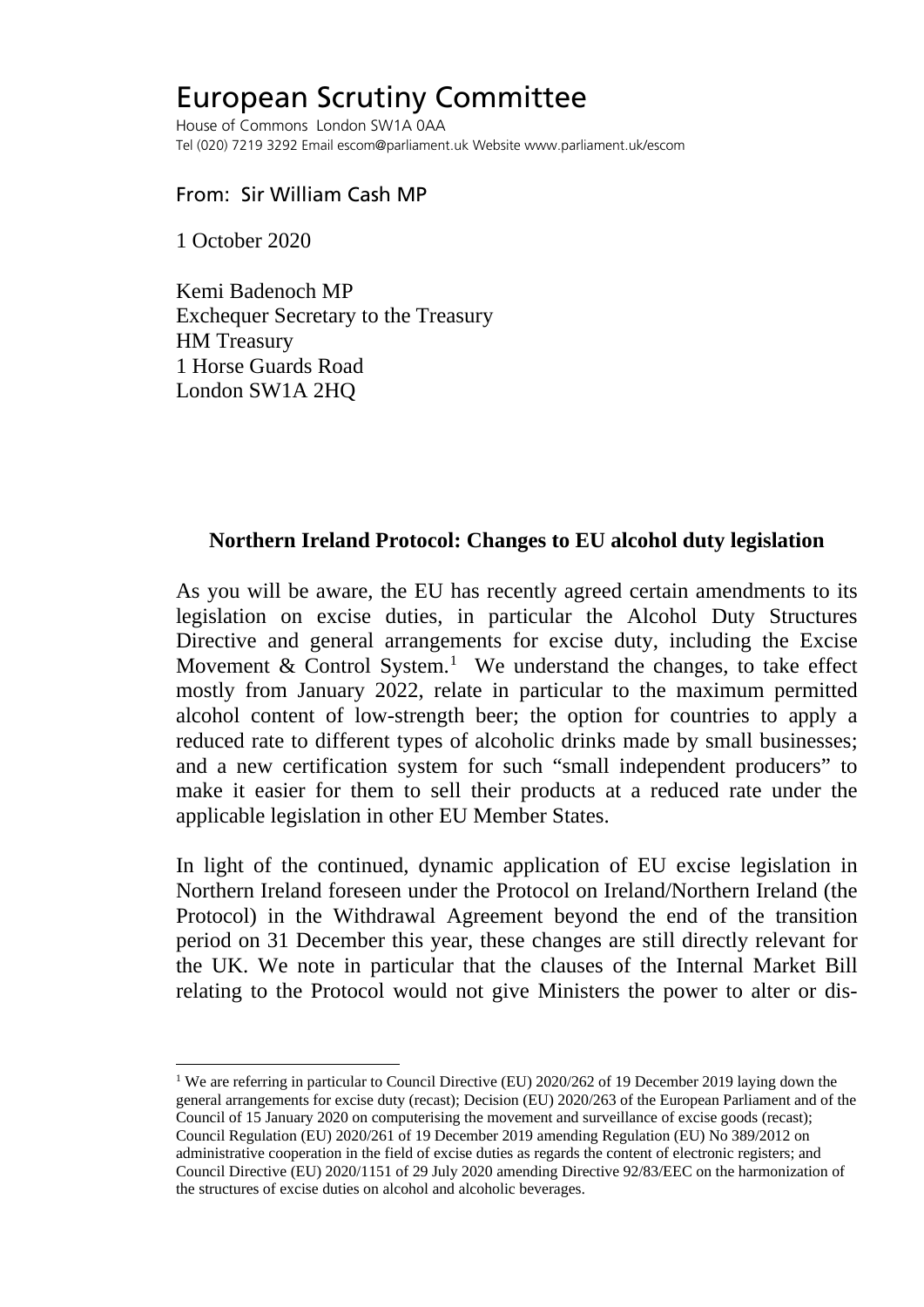apply its provisions relating to the effect of EU excise duty legislation in Northern Ireland.

While the recent EU-level legislative changes appear relatively technical, the negotiations between EU Member States lasted well beyond the timetable envisaged by your predecessor in his letter of 13 December 2018, at which point he expected "agreement […] in early 2019". We also note that the Government, in December 2019, voted in favour of the sub-set of the amendments related to the general arrangements for excise duty, while discussions on alcohol duty continued until their formal adoption in July this year.

In light of this, we are writing to request:

- the Government's assessment of the implications of the recent EU excise duty reforms for Northern Ireland under the Protocol, and in particular whether there are any elements which the Government believes are detrimental or otherwise of concern, especially in respect of Northern Ireland's unfettered access to the UK's internal market when the Protocol takes effect:
- more generally, whether the Government sees any need for particular adaptations to or derogating measures from EU excise legislation for Northern Ireland under the Protocol, by means of a Decision of the UK-EU Joint Committee or by similar means to the unilateral powers contained in the Internal Market Bill; and
- what, if any, policy changes the Government envisages making to alcohol duty arrangements in Northern Ireland as a result of the new flexibilities that will take effect under EU law from January 2022, in particular with respect to the certification process for small producers and the new small producers' duty relief schemes.

More generally, as you will be aware from our correspondence with your colleague, the Financial Secretary to the Treasury, the Committee remains very concerned about the lack of information about the practical implementation of Article 8 of the Protocol and how EU VAT and excise duty legislation will be applied in Northern Ireland and to its trade with the rest of the UK from 1 January next year. In light of the European Commission's ongoing preparations on further legislative proposals to revise the rules on tobacco, energy and distance selling of excise goods, all of which may also apply in Northern Ireland in due course, we will want to question the Government in due course about its engagement with the EU to ensure that any such reforms take into account the interests of Northern Ireland and the UK as a whole.